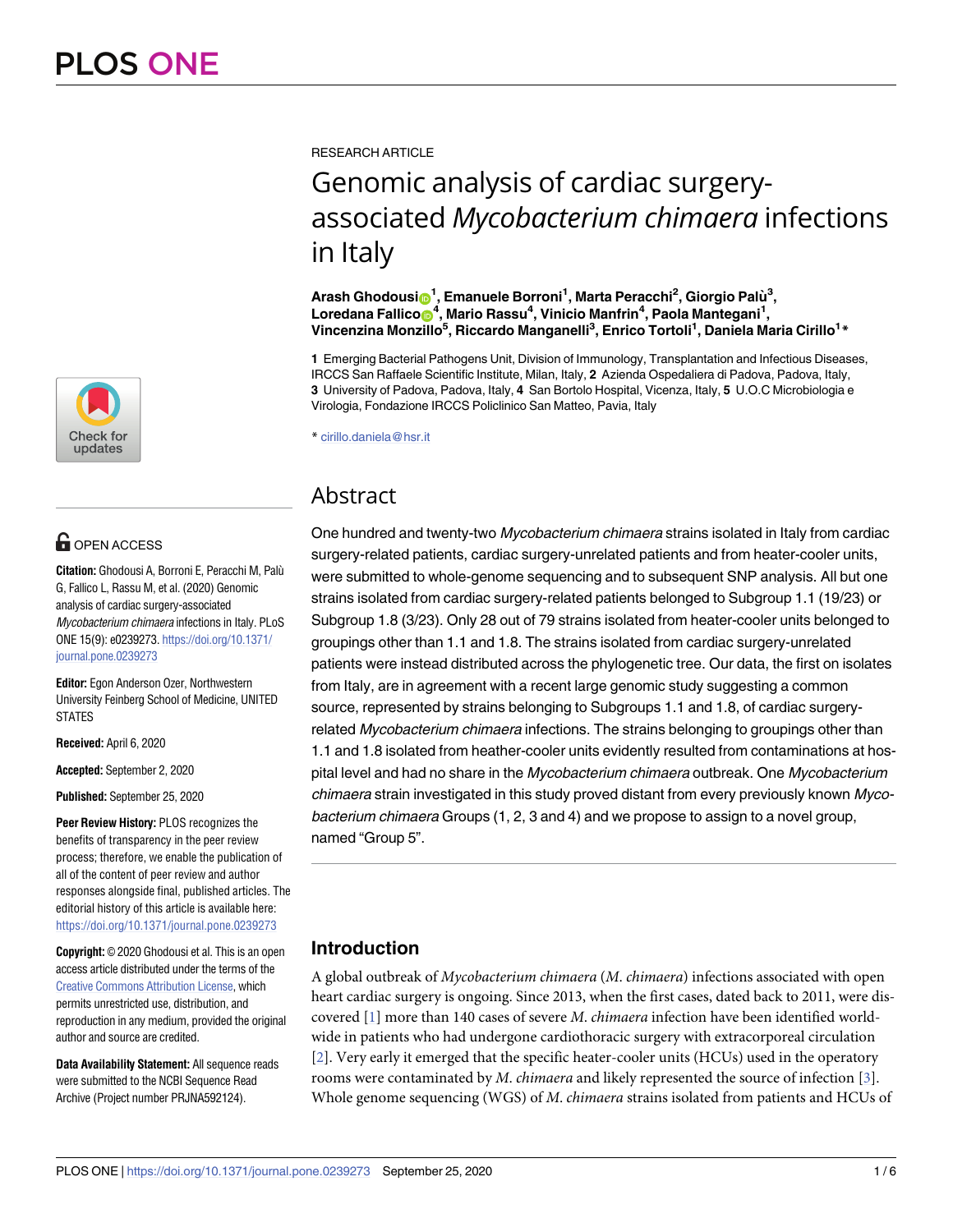<span id="page-1-0"></span>**Funding:** The authors received no specific funding for this work.

**Competing interests:** The authors have declared that no competing interests exist.

a specific brand and model (Livanova 3T, Germany), both in hospitals and at the factory, has revealed high level of genetic similarity making the most plausible hypothesis a point source contamination of the devices during manufacture [[4\]](#page-5-0).

Very little is known about the relation of the Italian clinical and environmental isolates to the global epidemic.

We report here the results of WGS analysis conducted on 122 *M*. *chimaera* isolates from cardiac surgery (CS) related and unrelated patients and from HCUs in different centres in Italy.

## **Materials and methods**

A total of 122 Italian isolates of *M*. *chimaera* were included in this study; 79 from HCUs and 43 from patients, collected between 2015–2019. All clinical *M*. *chimaera* isolates were received from different hospitals together with medical records of the patients. All the isolates and the patients' medical reports were totally anonymized before our access. A written informed consent to publish the data was obtained from all involved hospitals.

Among the 43 patients, 23 had a history of cardiothoracic surgery (CS-related) and 15 had never undergone open-heart surgery (CS-unrelated). For five additional patients no information was available confirming or excluding previous open-heart surgery.

In order to compare our isolates with those already reported as part of the global epidemic we included five published environmental isolates from water supply and from new built 3T-HCUs at LivaNova production site (n = 2; Subgroup 1.8; GenBank accession nos. ERR1463901, ERR1463898), 3T-HCUs in use in Switzerland ( $n = 2$ ; Subgroup 1.1 and Branch 1; GenBank accession nos. ERR1464041, ERR1463965) and at Maquet (Rastatt, Germany) HCU production site ( $n = 1$ ; Subgroup 1.8; GenBank Accession no. ERR1464127).

WGS was performed on the Illumina NextSeq 500 platform and the reads were mapped on *M*. *chimaera* DSM-44623 as reference genome (GenBank accession no. LQOO00000000) using Burrows-Wheeler Aligner [\[5\]](#page-5-0). All datasets reached a mean coverage *>*50 fold, with at least 80% of the reference genomes positions complying with the thresholds of variant detection (minimum depth of coverage of 10x and 75% allele frequency). Variant calling was done using the widely employed programs Samtools [[6\]](#page-5-0) and the Genome Analysis Toolkit (GATK) [\[7](#page-5-0)].Custom perl scripts were used to filter the variants with a minimum coverage of 10 reads in both forward and reverse orientation, 10 reads calling the allele with a phred score of  $\geq$ 20, and 75% allele frequency. The combined set of detected high quality SNP positions was used to construct a Maximum parsimony tree using RAxML version 8 [\[8\]](#page-5-0) with a general time reversible substitution model, 1,000 re-samples and Gamma20 likelihood optimization to account for rate heterogeneity among sites. The resulting phylogenetic tree was then visualized and annotated using the online program GrapeTree [\[9\]](#page-5-0).

In order to detect the mixed populations in the samples we reduced the threshold of variant detection (at least 2 reads calling the allele with a phred score of  $>$ 20 and 5% allele frequency).

Average Nucleotide Identity (ANI) were calculated based on OrthoANIu algorithm [[10\]](#page-5-0), using *M*. *chimaera* DSM-44623 as reference genome. Clustal W/X software were used for mul-tiple sequence alignment of the sequences [\[11\]](#page-5-0) and subsequent calculation of phylogenetic networks and visualization were done with SplitsTree V4.16.1 [[12](#page-5-0)]

Single genomes were located to Groups, Subgroups and Branches in the basis of signature SNPs described previously [[4\]](#page-5-0). Non-Group 1 and mixed genomes with the major subpopulation *<* 75% were excluded from phylogenetic analysis (n = 19 genomes).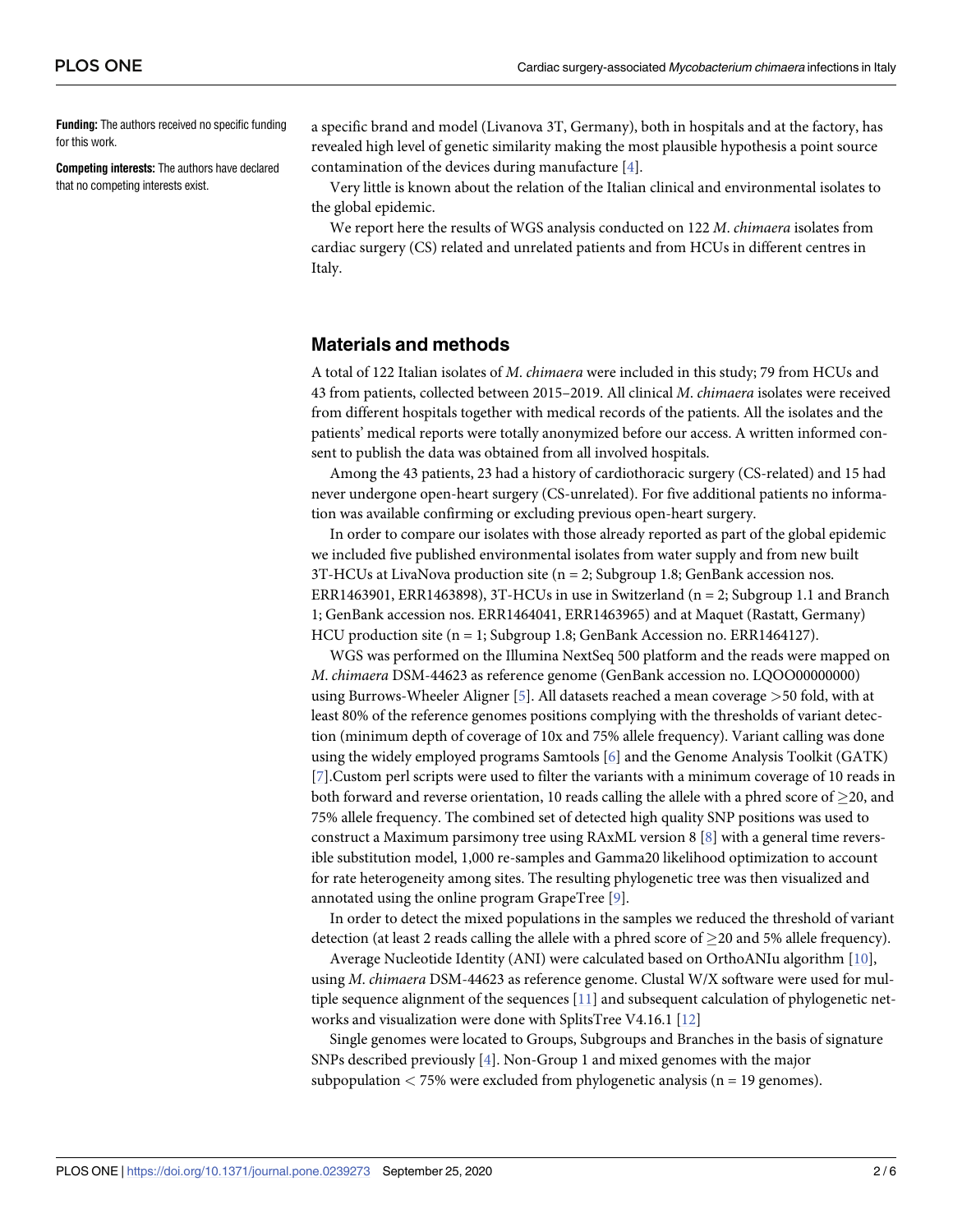### <span id="page-2-0"></span>**Results and discussion**

Out of 122 genomes only three belonged to groups other than Group 1. Their distribution among the different groupings is as reported in Table 1.

All *M*. *chimaera* isolates from CS-related patients fitted Group 1; of these, 19 belonged to Subgroup 1.1, three to Subgroup 1.8 and one to Branch 1. Subgroups 1.1 and 1.8 were also the most frequent among the HCU isolate with 44 and 7 isolates, respectively. Moreover from 10 HCUs a mixed population of *M*. *chimaera* from Subgroups 1.1 and 1.8 were isolated (Tables 1 and [S1\)](#page-4-0). WGS analysis confirmed nine isolates from HCUs and one from a CS-related patient, all belonging to Subgroup 1.1, were identical to one strain isolated from HCU in Switzerland [\[4](#page-5-0)]. Furthermore, four of our isolates belonging to Subgroup 1.8, isolated from HCUs ( $n = 2$ ) and CS-related patients ( $n = 2$ ), were closely related (3-4 SNPs different) to the strains grown from water supply and 3T-HCU at LivaNova production site [[3](#page-5-0)].

A common source of *M*. *chimaera* infection has been recognized on the basis of the remarkable similarity between almost all the isolates from patients with a history of cardiac surgery and the ones recovered from most HCUs [\[4,13\]](#page-5-0). Three distinct strains of *M*. *chimaera*, belonging to Subgroups 1.1, 1.8, and 2.1, have been reported responsible of contamination of Liva-Nova HCUs at the production site [\[4](#page-5-0)]. This finding is in agreement with our results showing large prevalence of Subgroups 1.1 and 1.8 among the isolates from CS-related patients and HCUs ([Fig](#page-3-0) 1). Only in one CS-associated patient we isolated *M*. *chimaera* belonging to Branch 1; this strain was isolated from a sputum sample and the patient did not present any of signs or symptoms related to deep infection by *M*. *chimaera*.

The isolates from CS-unrelated patients were distributed across the phylogenetic tree, mostly belonging to Branch 1. Overall, the isolates within Subgroup 1.1 showed comparatively little diversity, with a median pairwise distance of only 4 SNPs (range 0–20). These results are in agreement with clonal M. chimaera isolates, described in HCU water samples and CSrelated patient from Australia, New Zealand and also US patient strains [[14,15\]](#page-5-0). Unaccountably, two isolates from two CS-unrelated patients, in different hospitals, grouped with Subgroup 1.1 and were genetically very similar to those from CS-related patients and HCUs (mean pairwise distance of *<*5 SNPs).

A very peculiar *M*. *chimaera* strain was isolated from lower respiratory infection in a CSunrelated patient. The INNO-LiPA MYCOBACTERIA v.2 line-probe assay ascribed the strain

#### **Table 1. Group/subgroup distribution of** *M***.** *chimaera* **isolates in the present study.**

|                       | <b>HCU</b> | <b>CS-related patients</b> | CS-unrelated patients | <b>CS-unknown patients</b> |
|-----------------------|------------|----------------------------|-----------------------|----------------------------|
| Subgroup 1.1          | 44         | 19                         |                       |                            |
| Branch 1              |            |                            | 8                     |                            |
| Subgroup 1.8          |            |                            |                       |                            |
| Branch <sub>2</sub>   |            |                            |                       |                            |
| Group 1. ungrouped    |            |                            |                       |                            |
| Group 2               |            |                            |                       |                            |
| Group 5*              |            |                            |                       |                            |
| Subgroups 1.1+1.8     | 10         |                            |                       |                            |
| Subgroup 1.1+Branch 1 |            |                            |                       |                            |
| Other Mixes           |            |                            |                       |                            |
| Total                 | 79         | 23                         | 15                    |                            |

The group/subgroups were assigned based on the specific SNP signatures [[4\]](#page-5-0).

�Found in this study

<https://doi.org/10.1371/journal.pone.0239273.t001>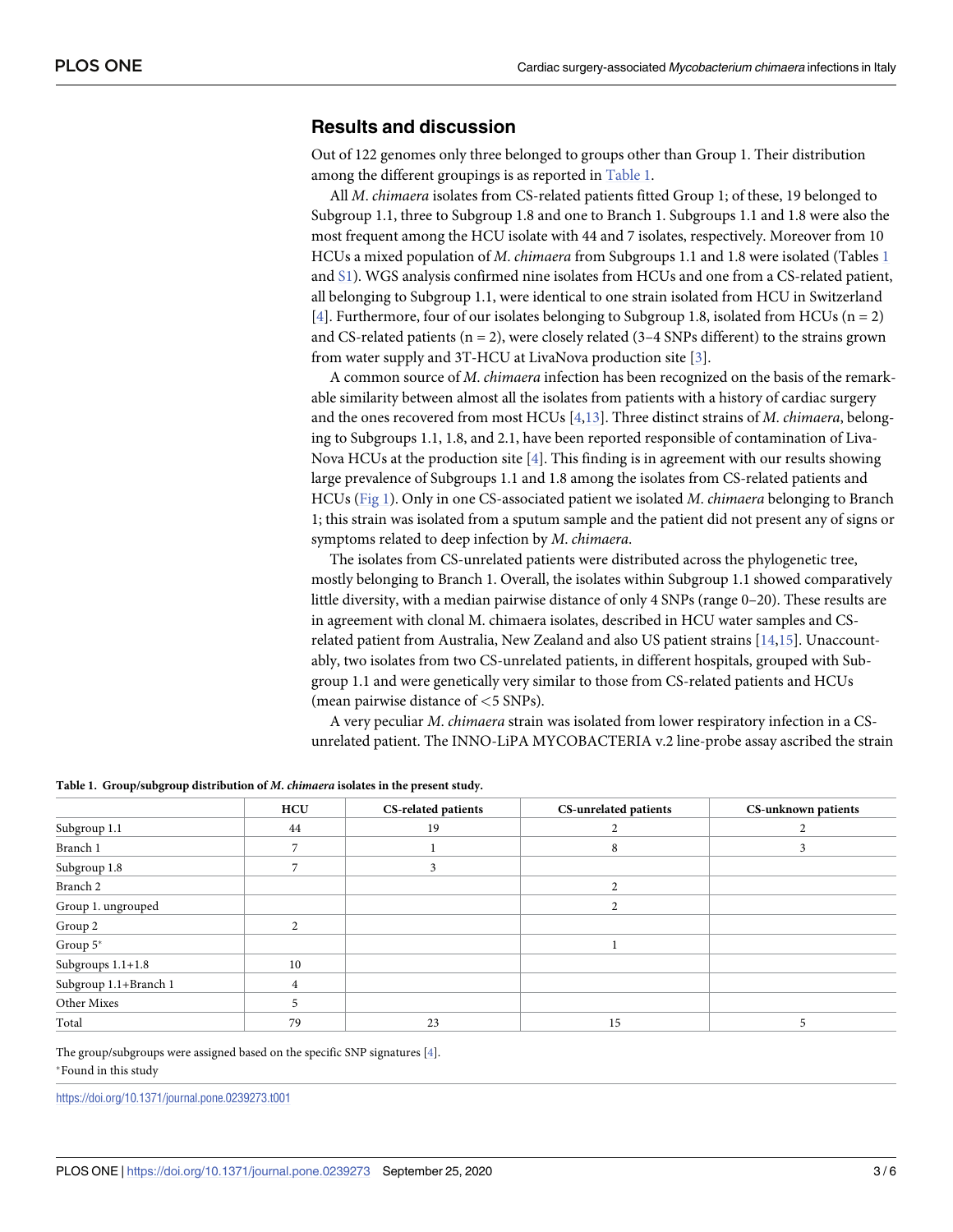<span id="page-3-0"></span>



<https://doi.org/10.1371/journal.pone.0239273.g001>

to the *Mycobacterium avium complex*. Sequencing of the full 16S rRNA gene and the 16S–23S ITS identified the bacterium as *M*. *chimaera*. The value of ANI (98,53% identity) definitively confirmed that our strain and *M*. *chimaera* DSM-44623 belonged to the same species. Alignment of concatenated SNPs of our isolate and those of the four known *M*. *chimaera* groups performed by using clustal W/X software and subsequent visualization with SplitsTree software confirmed the phylogenetic position of all the genomes within the *Mycobacterium avium complex*, most closely related to *M*. *chimaera*. Interestingly, using the suggested threshold of 1000 SNPs for defining *M*. *chimaera* groups [\[4](#page-5-0)], the strain proved different from all four known groups, with the groups 1, 2, 3 and 4 being 23793, 6837, 9431 and 23818 SNPs distant respectively [\(Fig](#page-4-0) 2).

Present study has some limitations related to the partial coverage of the Italian *M*. *chimaera* epidemic and to lack of epidemiological data linking individual patients to specific HCUs.

### **Conclusions**

In conclusion, our data are consistent with the hypothesis that disseminated *M*. *chimaera* in CS patient are related with the use of a specific HCU; more the similarity of isolates in different part of the world pinpoint a common, single source of infection.

Clinicians should monitor patients who have had cardiac surgery using HCUs for signs and symptoms of *M*. *chimaera* infection to enable early diagnosis and treatment. Finally, we shown that WGS is the preferred method to distinguish whether a clinical strain is related to the HCU outbreak strain.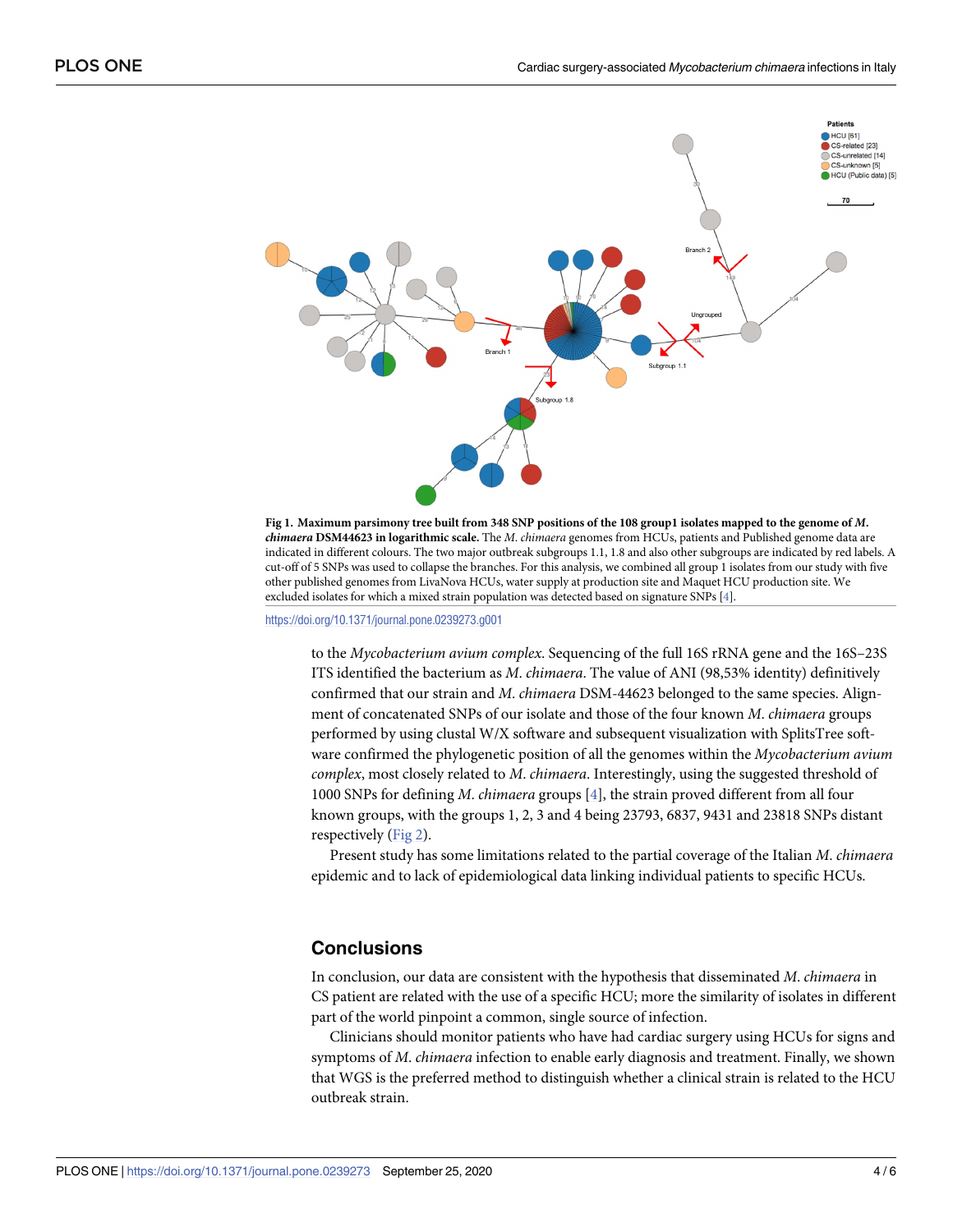<span id="page-4-0"></span>



<https://doi.org/10.1371/journal.pone.0239273.g002>

All sequence reads were submitted to the NCBI sequence read archive with Project number **PRJNA592124** (S1 Table).

#### **Supporting information**

**S1 [Table.](http://www.plosone.org/article/fetchSingleRepresentation.action?uri=info:doi/10.1371/journal.pone.0239273.s001)** (XLSX)

# **Author Contributions**

**Data curation:** Arash Ghodousi, Riccardo Manganelli, Enrico Tortoli.

**Formal analysis:** Vincenzina Monzillo.

**Investigation:** Arash Ghodousi, Marta Peracchi, Giorgio Palu`, Paola Mantegani.

**Methodology:** Arash Ghodousi, Emanuele Borroni.

**Resources:** Vinicio Manfrin.

**Supervision:** Daniela Maria Cirillo.

**Validation:** Loredana Fallico.

**Writing – original draft:** Arash Ghodousi.

**Writing – review & editing:** Arash Ghodousi, Emanuele Borroni, Marta Peracchi, Giorgio Palu`, Loredana Fallico, Mario Rassu, Vinicio Manfrin, Vincenzina Monzillo, Riccardo Manganelli, Enrico Tortoli, Daniela Maria Cirillo.

#### **References**

[1](#page-0-0). Achermann Y, Rössle M, Hoffmann M, Deggim V, Kuster S, Zimmermann DR, et al. Prosthetic Valve Endocarditis and Bloodstream Infection Due to Mycobacterium chimaera. J Clin Microbiol. 2013 Jun 1; 51(6):1769. <https://doi.org/10.1128/JCM.00435-13> PMID: [23536407](http://www.ncbi.nlm.nih.gov/pubmed/23536407)